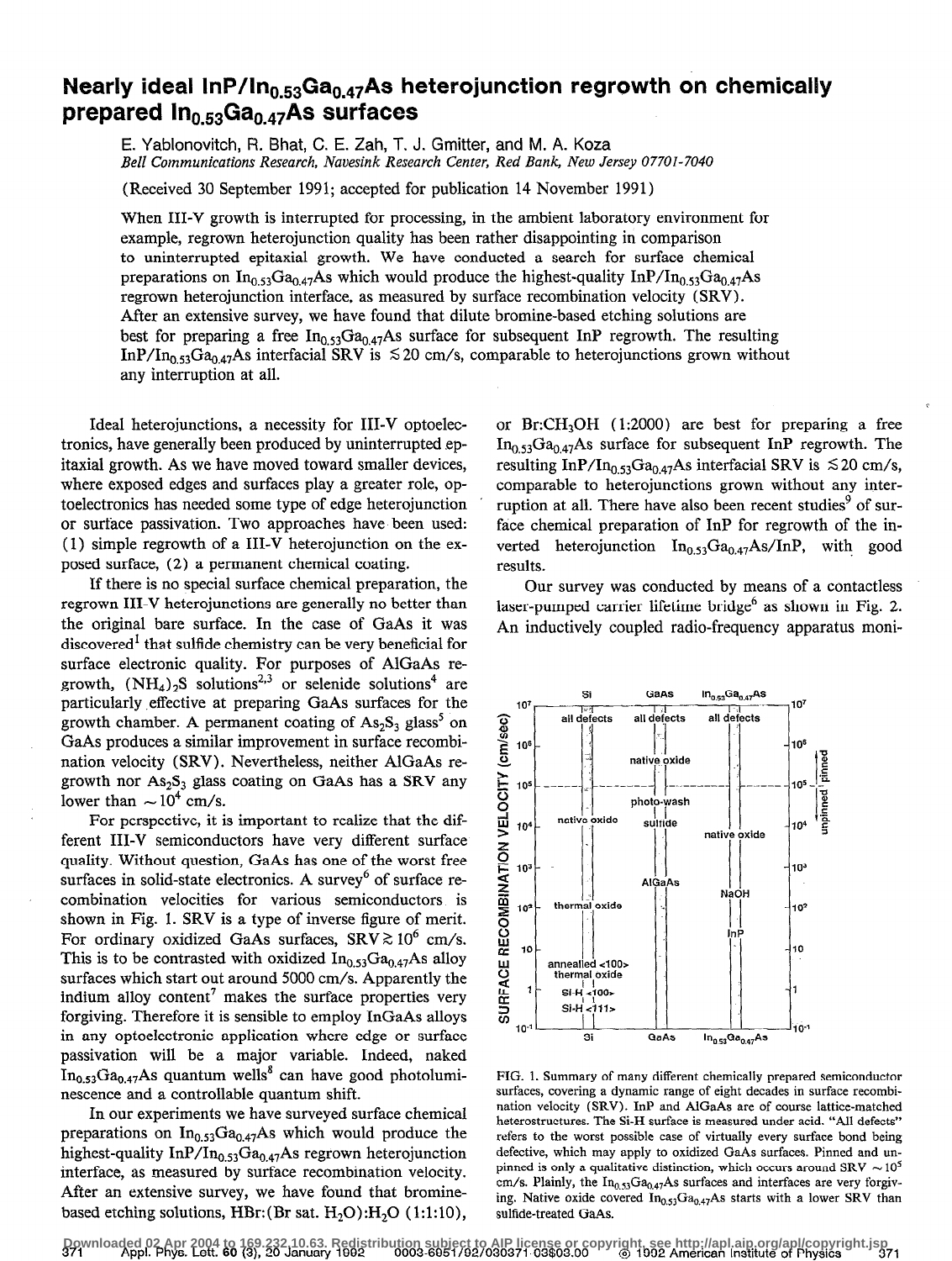

FrG. 2. Infrared Nd:YAG laser scatters off a white surface and injects carriers into a InP/In<sub>0.53</sub>Ga<sub>0.47</sub>As/InP double-heterostructure epilayer. The transient conductivity is probed by rf induction at 500 MHz. The series resonant circuit, adapted from NMR technology, includes a  $\lambda/2$ section of co-ax for convenient access to the tuning element. A 20 dB splitter separates the incoming from the reflected signal. The imbalance in the circuit caused by the carriers is phase detected by a wide dynamic range double-balanced mixer (DBM), and then digitized.

tors the absolute sheet conductivity of the semiconductor as a function of time. A short pulse of incoherent light from a Q-switched Nd-YAG laser injects electrons and holes into an InP/In<sub>0.53</sub>Ga<sub>0.47</sub>As/InP double-heterostructure epilayer grown by organometallic chemical vapor deposition (OMCVD). The recombination of electrons with holes is monitored by the decay of the conductivity associated with the optically injected carriers. If the epilayer thickness  $L$  is sufficiently small, the decay of excess carrier density *n* is simply the sum of a bulk and a surface term<sup>10</sup>:

$$
\frac{dn}{dt} = -\left(\frac{1}{\tau_b} + \frac{S_f + S_r}{L}\right)n,\tag{1}
$$

where  $\tau_b$  is the bulk recombination lifetime,  $S_f$  is the SRV of the front heterojunction which is accessible for regrowth, and  $S_r$  is the SRV of the rear  $In_{0.53}Ga_{0.47}As/InP$ heterostructure interface which remains intact throughout the experiments. The reciprocal of the quantity in brackets in Eq.  $(1)$  was called by Shockley<sup>11</sup> the "filament lifetime"  $\tau$ , which in general may depend on  $n$ . Irrespective of the absorption depth of the light source, the injected carrier density  $n$  will become spatially uniform and Eq. (1) will be valid provided that  $L \ll \sqrt{D\tau}$ , where D is the ambipolar diffusion constant and  $\sqrt{D\tau}$  is the diffusion length. This was easily satisfied in these experiments since the In<sub>0.53</sub>Ga<sub>0.47</sub>As epilayer thickness was  $L = 0.5 \mu m$ .

Our starting point is the measured density decay curve in Fig. 3(a) of an intact undoped  $InP/In<sub>0.53</sub>Ga<sub>0.47</sub>As/InP$ double-heterostructure (DH) epilayer as made by uninterrupted growth. Then the upper InP layer is selectively etched away, using HCl acid, exposing a free  $In_{0.53}Ga_{0.47}As$ surface. Following surface chemical treatment and InP regrowth on the bare  $In_{0.53}Ga_{0.47}As$ , the density decay was measured again on the same sample. The density decay curves for the original intact DH and the same DH subjected to interrupted regrowth are shown in Fig. 3. The initial nonexponential character of the DH decay curve is





FIG. 3. (a) Carrier-density decay in an optically excited InP/In<sub>0.53</sub>Ga<sub>0.47</sub>As/InP double heterostructure made by uninterrupted growth. (b) Growth interrupted by etching the  $In_{0.53}Ga_{0.47}As$  in HBr:(Br sat.  $H_2O$ :  $H_2O$ , (1:1:10). The minority-carrier lifetime deteriorates only slightly. (c) Growth interrupted by etching the  $In_{0.53}Ga_{0.47}As$  surface in  $H_2SO_4:H_2O_2:H_2O$  (1:8:5000). (d) A chemical oxide covered  $In_{0.53}Ga_{0.47}As$  top surface, no InP regrowth.

due to the influences of bulk Auger and radiative recombination.

By employing the original uninterrupted-growth DH decay curve, in Fig.  $3(a)$ , as a reference we can subtract the effect of bulk recombination, leaving only the difference in SRV between the interrupted and uninterrupted growth  $InP/In<sub>0.53</sub>Ga<sub>0.47</sub>As$  top heterojunction as the measured quantity. Specifically, the logarithmic derivative  $(1/n)(dn/dt)$  of the density decay curve is the reciprocal filament lifetime  $1/\tau$ . At a given density, the difference in reciprocal filament lifetime between the interrupted and uninterrupted-grown InP/In<sub>0.53</sub>Ga<sub>0.47</sub>As heterojunction is  $(S_f^i - S_f)/L$ . Therefore all the measurements in this letter are with respect to  $S_f$ , the original uninterrupted-growth SRV. For InP/In<sub>0.53</sub>Ga<sub>0.47</sub>As, S<sub>f</sub> is so slow,  $\lesssim$  20 cm/s, as to be very difficult to measure. (The SRVs quoted in this letter are all reported at  $10^{10}$  cm  $^{-3}$  injection level.)

Our surface chemical treatments aIways began with HCl acid selective etching which stops at the top surface of the  $In<sub>0.53</sub>Ga<sub>0.47</sub>As. Apparently the exposed heterojunction$ interface has some unusually favorable chemical stability. If the sample is reinserted into the growth chamber shortly after etching off the InP, the regrown InP/In<sub>0.53</sub>Ga<sub>0.47</sub>As carrier-density decay curve is indistinguishable from the original curve  $3(a)!$  Such excellent behavior occurred on every fresh sample which we tested. While this is an outstanding result, it is not particularly useful, since the  $In_{0.53}Ga_{0.47}As$  itself was not actually etched or processed. In order to simulate useful processing conditions, such as etch patterning of the  $In_{0.53}Ga_{0.47}As$ , we tested a number of different surface etching and preparation protocols.

Curve 3(b) shows the results of regrowth after one of our best etching protocols. The chemical surface treatment consisted of the following: step (1), selective removal of the InP using HCl acid; step (2), etching the  $In_{0.53}Ga_{0.47}As$  for 5 s in {HBr: (Br saturated H<sub>2</sub>O):H<sub>2</sub>O, 1:1:10}, removing about 4 nm of material. Following a sometimes protracted waiting period, for the availability of the OMCVD growth chamber, there came step (3), a